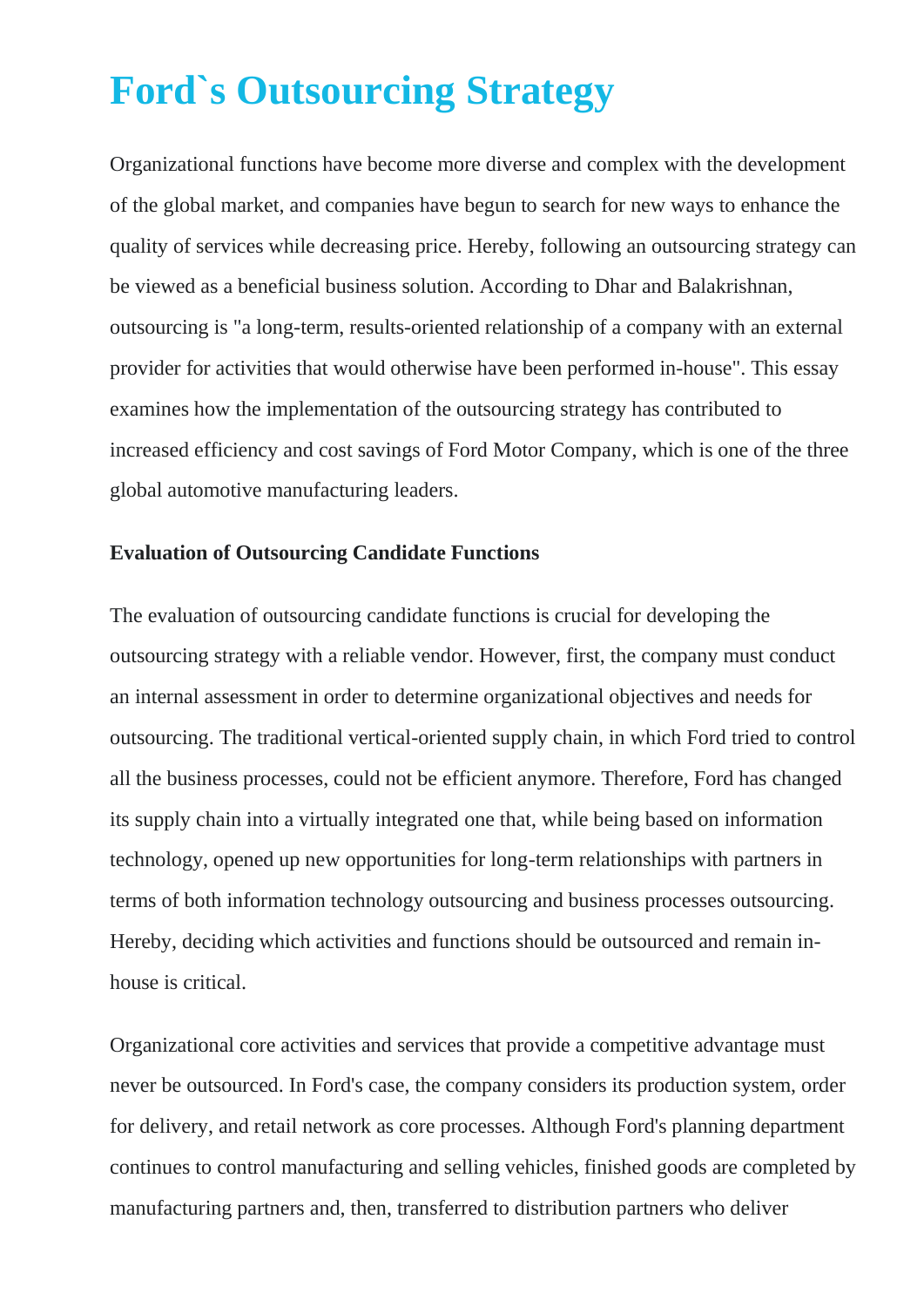products to customers. Thus, the company outsources final assembly, logistics, design, system development, as well as other day-to-day and peripheral activities to its strategic partners. Outsourcing these activities and processes allows the company "to save financial resources that can be invested in core activities to create more value".

#### **Process for Selecting a Service Provider**

After determining the tasks and functions that the company is going to outsource, its facility executives begin the process of selecting various vendors to perform the needed tasks. For the top management of Ford, selecting the reliable vendor is a challenging and responsible step. Ford is collaborating only with reputable organizations with experience that can offer a high expertise in business.

In order to select an ideal vendor, the company researches the operating practices and improvement plans of potential vendors, as well as the procedures used when conflicts and problems occur. Besides, the top management believes that, similar to Ford, its partners must innovate and strive for continuous improvement. Additionally, because the vendor should adapt to Ford's culture, it must have a high degree of flexibility. Although, due to the virtual integration of business processes, partners may be located in different countries, in Ford's case, the factor of proximity to its plants is still significant. Thus, Ford has established a selection criteria based on the company's reliability, experience, responsiveness, quality of services, geographical coverage, as well as pricing policy. For example, for outsourcing its logistics operations in North America, Ford has selected Penske Logistics.

#### **Process for Relationship Management, Measurement, and Governance**

Outlining the outsourcing strategy of long-term collaboration with a selected vendor should include determining the processes of relationship management, measurement, and governance. The developed approach should be evaluated from both the company's and vendor's standpoints. Thus, Penske has issued new strict standards and requirements in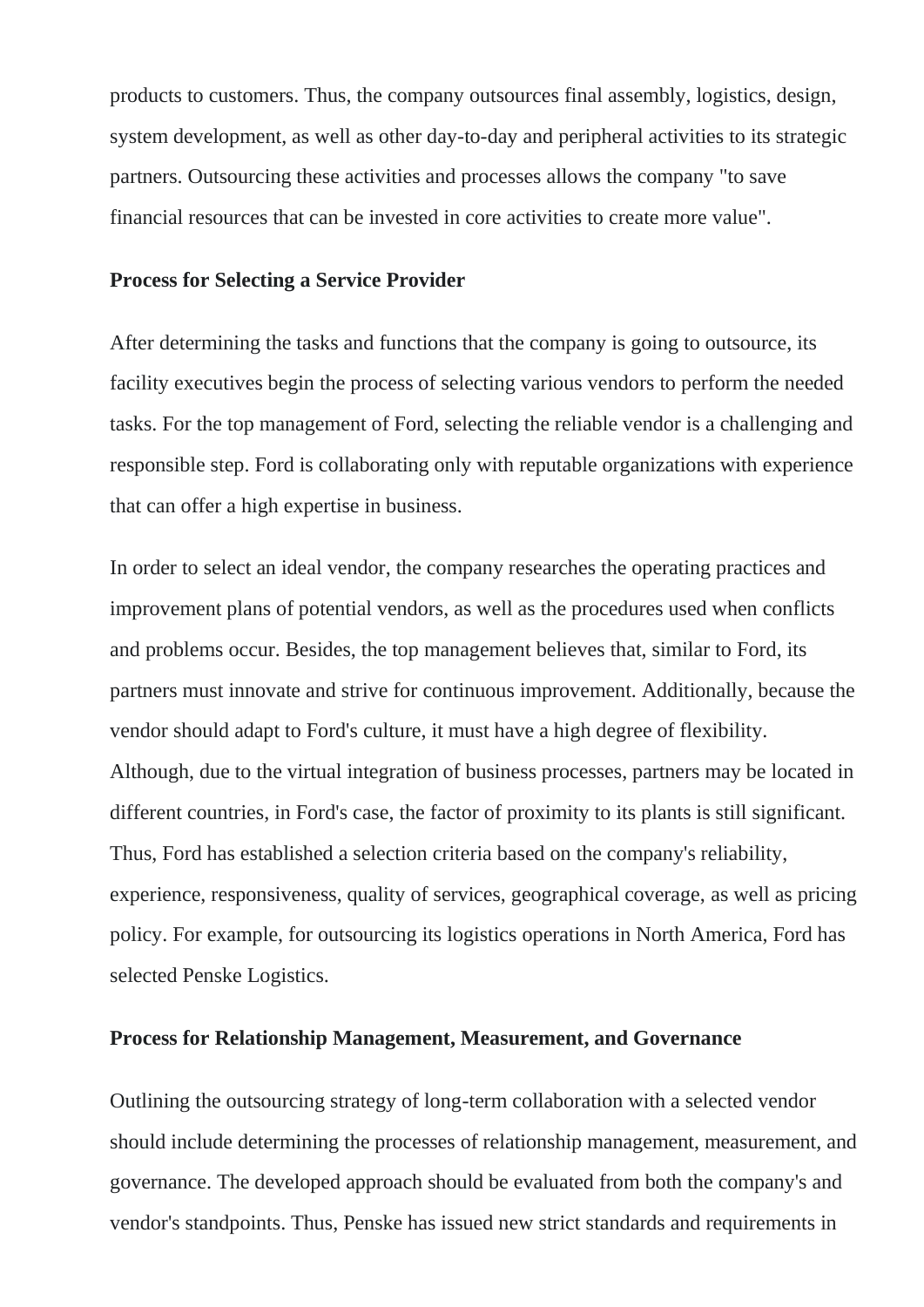terms of safety policy, technological specifications, order accuracy, and freight damage. In order to meet these new standards and requirements, nearly 1,500 suppliers have received special trainings.

According to a new logistics program, the company has created a Penske Logistics Center that is responsible for freight management, financial management, information technology system integration, and optimization of the network design. In terms of freight management, the supplier's core task is to maximize logistics service while minimizing carrier costs. Throughout the supply chain, Penske implements a lot of information technology solutions, including Route assist, Web-based metric reporting system, as well as logistics management system. The use of information technologies and computer software enables information share and collaboration with partners in real time. The evaluation of performance is conducted through quarterly reviews and periodical meetings. Constant reviewing of defects, as well as opportunities for changes and improvements, makes the optimization of business processes possible.

#### **Contracting Process and Country Risk Assessment**

In order to eliminate the issues and mistakes concerned with poor staffing, failures in managing the relationships, as well as inadequacies in agreements, the contract must be clearly defined, involving all the possible challenges and risks, and signed by the parties. In terms of Ford-Penske relationships, according to the contract, Penske has to manage all logistics operations for 26 assembly and stamping plants.

The country risk assessment is of crucial importance to global outsourcing as well. According to Jacques, risks include "events that, if they occur, represent a material threat to an entity's fortune". While operating in multiple countries across six continents, Ford Motor Company faces a lot of risks concerned with geographical location, quality, political and cultural standards. In particular, political instability may be a key issue for